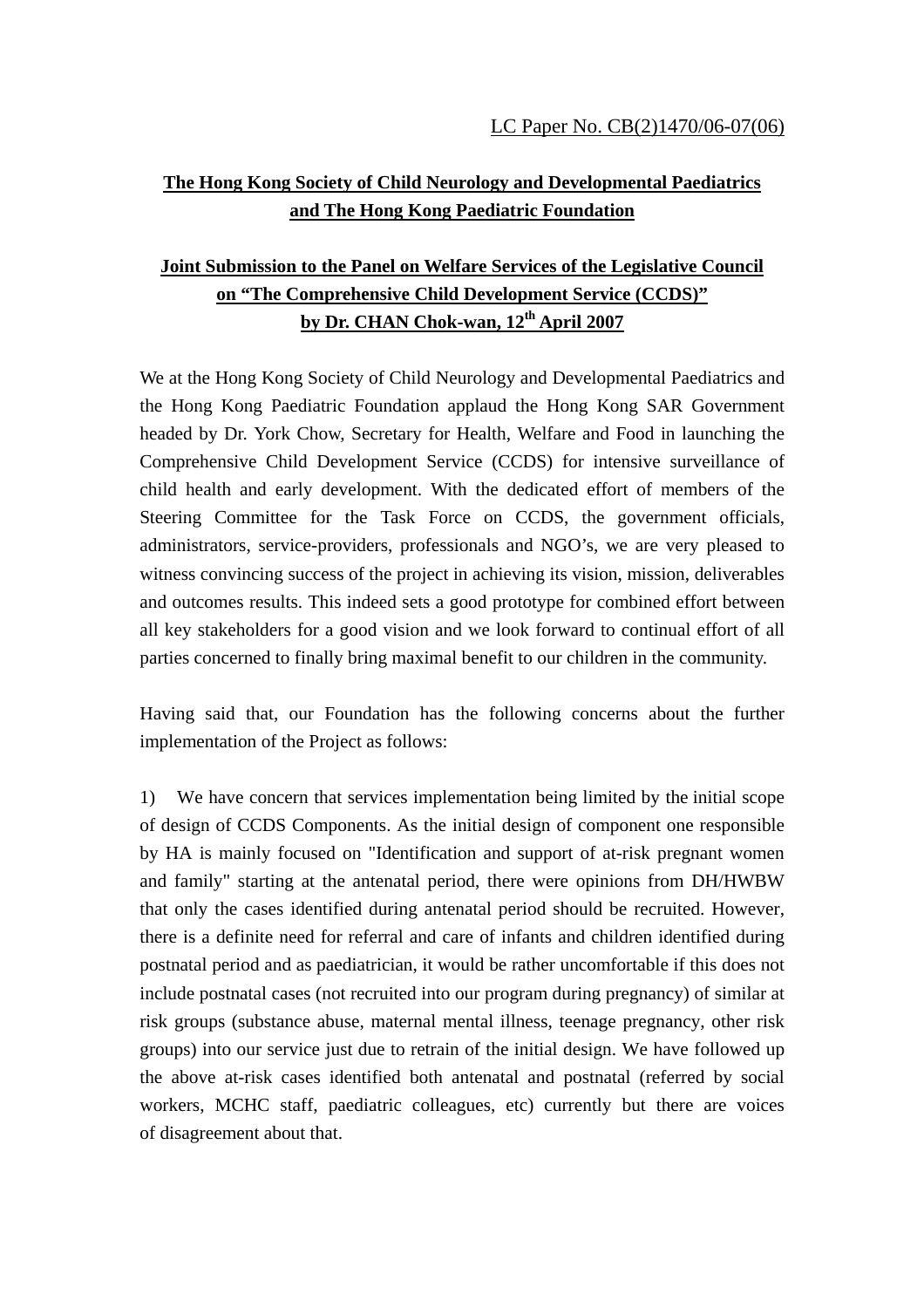2) Assessment, monitoring and Follow-up of those children of high-risk families need enthusiasms (commitment), clinical expertise and good experience which are not easy to acquire through guidelines. The current achievements in outcome from the high-risk families actually are not easy and require intensive work of very competent physicians. Hence support on seeing and following high-risk children in MCHC and community settings would be very important. There are opinions on reducing paediatric consultation sessions in MCHC or shifting of follow-up duties to MCHC MO instead. We regard such notion as being retrogressive and outdated because we strongly believe that paediatricians, being specialized in child health, are the best professionals to provide optimum and quality care for our children. Moreover we are adequately supplied with such expertise in Hong Kong.

3) Cases referred by pre-school teachers for developmental and physical problems to MCHC could be considered to be assessed by visiting paediatrician in MCHC, who could actually save up client's time, encourage more referrals and mild problems could be handled and counseled directly.

4) Many of these families are at risk of domestic violence or child abuse. Staff in CCDS should have practical experience in child protection.

5) Many of the families were referred after the delivery of the babies, which should not affect their eligibilities to be recruited into the programme.

6) There are different programme offered at different hospital clusters (Hospital Authority) with diversifying targets, which might be confusing to the other service providers or service recipients.

7) There should be clearer division of labour between the Department of Health (DH) and the Hospital Authority (HA). To us, the former should be on surveillance and early identification while the latter for management, follow-up and prevention of complications. The roles of paediatricians from HA and those from the DH are overlapping and ambiguous. This should be clearly delineated.

8) There is no specific mechanism to keep track of the defaulters from the programme who might be more vulnerable than those engaged by the programme.

9) There exists a vacuum period during the kindergarten era, i.e. the period between CCDS (which is up to 5 years) and the Student Health Service (which starts at around